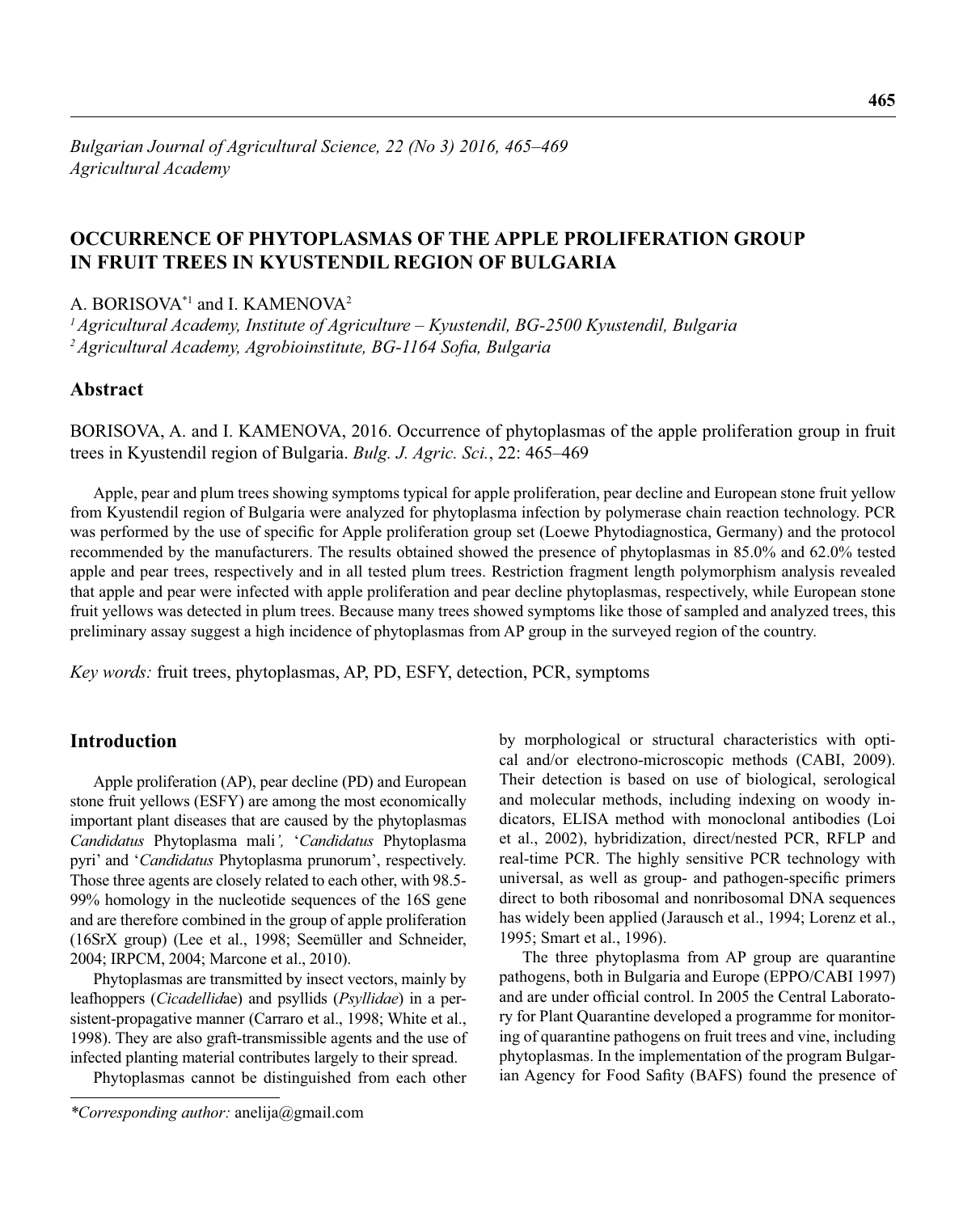the three mentioned above phytoplama diseases in 10 out of 28 surved regions of the country (Etropolska and Laginova, 2012; Avramov et al., 2013).

The present study describes the results obtained in preliminary survey carried out in apple, pear and plum orchards in Kyustendil region of Bulgarian using PCR assay.

## **Materials and Methods**

#### **Plant samples**

A survey and collection of plant samples was carried out in the fall (September–November) of 2013 and 2014. All trees were naturally infected and showed symptoms typical for the diseases in AP group. Apple trees from five differently aged (6 to 23 aged) orchards planted with Florina, Granny Smith, Freedom, Prima, Coop10, Golden delicious, Jonafree, Priam cultivars and several old cultivars named White winter kalville, Aport, Cox's orange Renette, Kandile, Cardinal were subject of the study. In addition pear trees from one approximately 22 year's old abandoned orchard and Japanese plum trees (*Prunus salicina*) from one young (4 years old) orchard were included. In total, twenty nine apple samples, eight and five samples from pear and plum, respectively were collected for molecular analyses.

#### **DNA extraction, PCR amplification and RFLP analysis**

Total DNA was extracted from leaf midribs and/or stem phloem pre-grounded to a fine powder under liquid nitrogen according to Dellaporta et al., 1983 and Doyle and Doyle, 1990.

Different aliquots, containing not more than 100–150 ng/μl DNA were used in PCR amplifications, performed in 50 μl reaction mixture of AP Phytoplasma group PCR set (Loewe Phytodiagnostica, Germany) and the protocol recommended by the manufacturer's. This AP PCR set allows the detection of Apple Proliferation (AP), Pear Decline (PD), European Stone Fruit Yellows (ESFY) and Peach Yellow Leaf Roll (PYLR). The mixture was subjected to 35 cycles at the following conditions: 20s denaturation at 93°C, 60 s annealing at 55°C and 60 s extension at 72°C. Positive and negative controls from the PCR set were included in each PCR amplification. In addition DNA extracted from infected with AP, PD and ESFY periwinkle (*Catharanthum roseus* L.) leaves (kindly provided by d-r J. Avramov, BAFS) were used as positive controls, too. Five μl of PCR products were analyzed by electrophoresis in 1.5% horizontal agarose gel in TAE buffer in the presence of GelRed<sup>TM</sup> dye (stock solution  $\times$ 10 000, Biotium). DNA bands were visualized using UV transilluminator (ЕС 3 Imaging System).

**466** *A. Borisova and I. Kamenova*

For RFLP analyses five μl of PCR products were digested separately with *Rsa*I restriction endonuclease, following the manufacturer's instruction (Fermentas). 2.5 μl of the digests were used to resolve the restriction fragments in 1.5% horizontal agarose gel in TAE buffer. After electrophoresis, The DNA was visualized with GelRed™ dye as described above.

## **Results and Discussion**

#### **Symptoms**

The main symptoms of AP disease on apple described by Nemeth (1986), as 'witches' brooms, enlarged stipules, small size fruits with poor taste and redding of the leaves were observed in all five surveyed orchards and cultivars. The premature development of axillary buds of trees, which give rise to secondary shoots/shoot proliferation (witches' brooming) were clearly visible in January – February, before the vegetation season. The 'witches' brooms formation directly from the trunk or central branches was much more common, compared to that of the apices branches. The other characteristic symptom, as abnormal enlarged stipules mostly on the wiches'brooms branches was observed, too. The fruits of the infected trees in almost all cultivars were dwarf and reduced in size, compared to those of the healthy trees of the same cultivars. Single large flowers appeared in late summer – early fall on some trees of Granny Smith and Prima cultivars. On the base of the observed symptom all samples for further molecular analyses were collected from the trees with the described symptoms.

On pear trees from the only one surveyed and sampled orchard, leter development in spring and total reduced growth was noted. Leaves were few, smaller and light green with uprolled margins. The growth of shoots was also very weak (a few cm). The most characteristic symptom, however, was reddening of the leaves and their premature fall in early autumn. All samples for molecular analyses came up from the trees showing the described symptoms, which are typical for PD.

The symptoms described for ESFY (Carraro et al., 1992; Jarausch et al., 2000a; 2000b; Carraro and Osler, 2003) were observed on the trees of sampled for analysis Japanese plum trees. They consisted of early bud break, followed by leaf reddening and rolling with smaller size and sparse foliage.

#### **Phytoplasma detection and identification**

Twenty two out of twenty five tested samples from apple (Figure 1A), five out of eight pear samples and all tested plum samples (Figure 1B) reacted positive for AP phytoplasma group in PCR analyses. PCR products of the expected size (1050 bp) of the above mentioned samples and the positive controls were observed. No amplification products were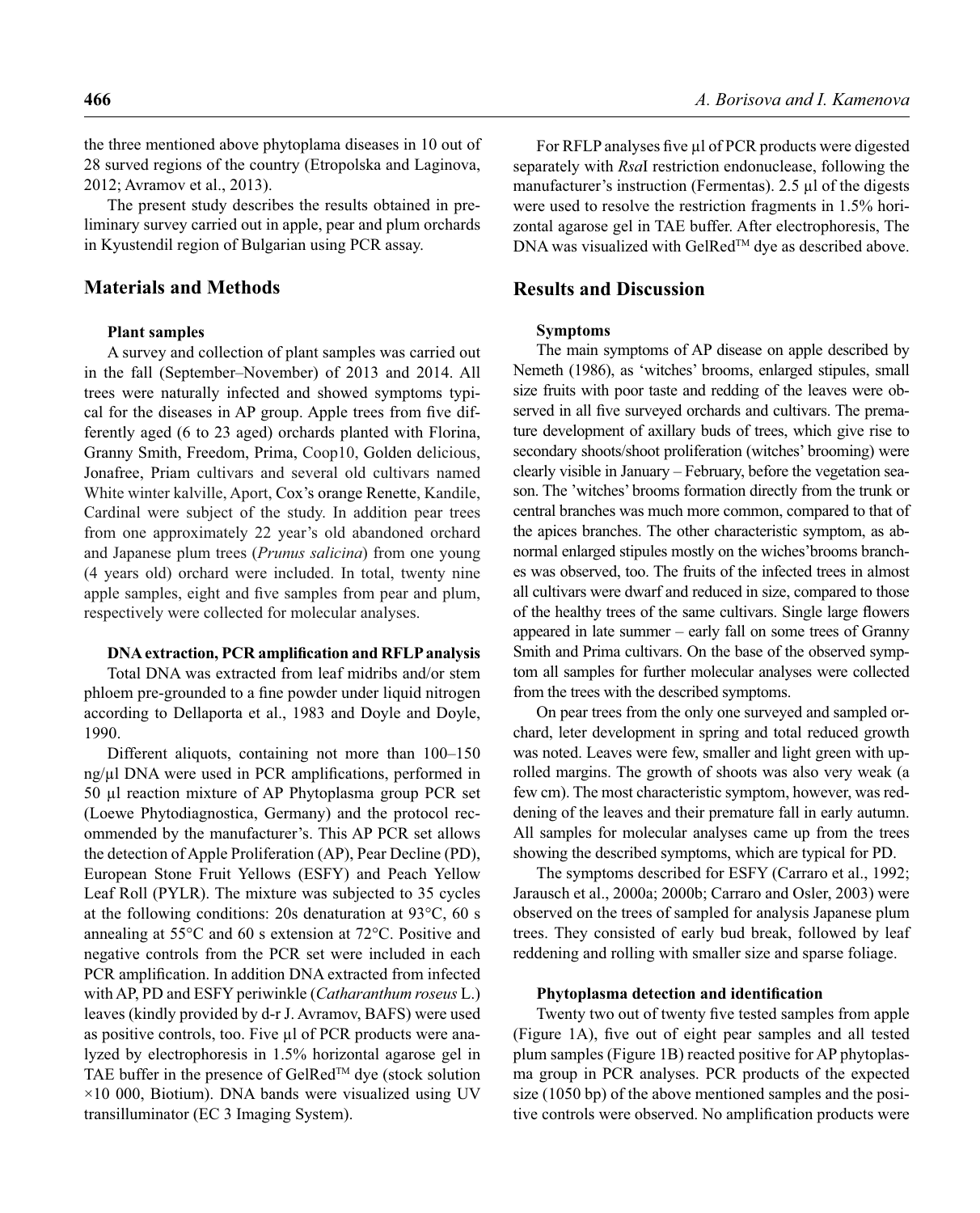

Fig. 1. PCR amplification with AP phytoplasma group PCR set (Loewe, Germany) **A/ M: 100 bp Ladder (O'GeneRuler); 1–16 DNA target from different apple cultivars, as Coop 10, Freedom, Prima, White winter kalville, Aport, Cardinal, Cox's orange Renette, Kandile, Priam and Jonafree. Positive control: AP (periwinkle); negative control: PCR set**



### **B/ M: 100 bp Ladder; 1–5 DNA target from different plum trees. Positive control: ESFY (periwinkle); negative control: PCR set**

obtained with three apple samples (in a sample of Florina, Golden delicious and Jonafree cultivars), in three pear samples and the negative controls.

Nevertheless, all 25 and 8 tested samples from apple and pear, respectively had the disease symptoms, 22 apples (88%) and five pear  $(62%)$  samples were positive for phytoplasma infection. This could be due both to the absence of the disease, but most likely to the poor quality of the DNA targets. It should be noted also that the association of phytoplasmas only with symptom expression is not sufficient to determine health status of the inspected trees having in mind that other pathogens, like viruses, fungi or bacteria might affect.

Since all tested samples from Granny Smith, Freedom, Prima and several samples from Golden delicious were positive for AP phytoplasma group those cultivars could be accepted as susceptible also in Bulgaria, as already reported in other European countries (Osler et al., 2001; EPPO, 1997; Kartte and Seeműller, 1991).

Following digestion of all amplified PCR products with *Rsa*I restriction endonuclease apple and pear samples were not digested, whereas the corresponding fragments from plum showed a restriction profile with the presence of two bands with a size of approximately 400 and 300 bp (Figure 2). According to Seeműller and Schneider, (2004) ESFY agent can be differentiated from the AP and PD phytoplasma by *Rsa*I digestion, as well as with *Bsa*I since both AP and PD do not contain the restriction sites of these enzymes.

The existence of AP in different orchards from Bulgaria, based on symptomatology has been noted a long time ago by Trifonov (1965; 1967; 1969 and 1975). More recently through the use of molecular diagnostic methods several more phytoplasma diseases on stone and pome fruit species, as pear decline, European stone fruit yellows and apple proliferation were identified, too (Topchiiska et al., 2000; Topchiiska and Sakalieva, 2001, 2002).

The symptoms observed on diseased apple, pear and plum trees were similar to that described in Bulgaria by Topchiiska et al. (2000), Topchiiska and Sakalieva (2001, 2002) and from other geographic areas (Goidanich, 1933; Woodbridge et al., 1957; Bovey, 1963; Nemeth, 1986; Malinowski et al., 1996; Carraro et al., 1992; Del Serrone et al., 1998; Seeműller et al., 1998; Vorackova et al., 1998; Jarausch et al., 2000a; 2000b; Carraro and Osler, 2003).

Presently the most widely used method for detection and differentiation of phytoplasma agents is by PCR method,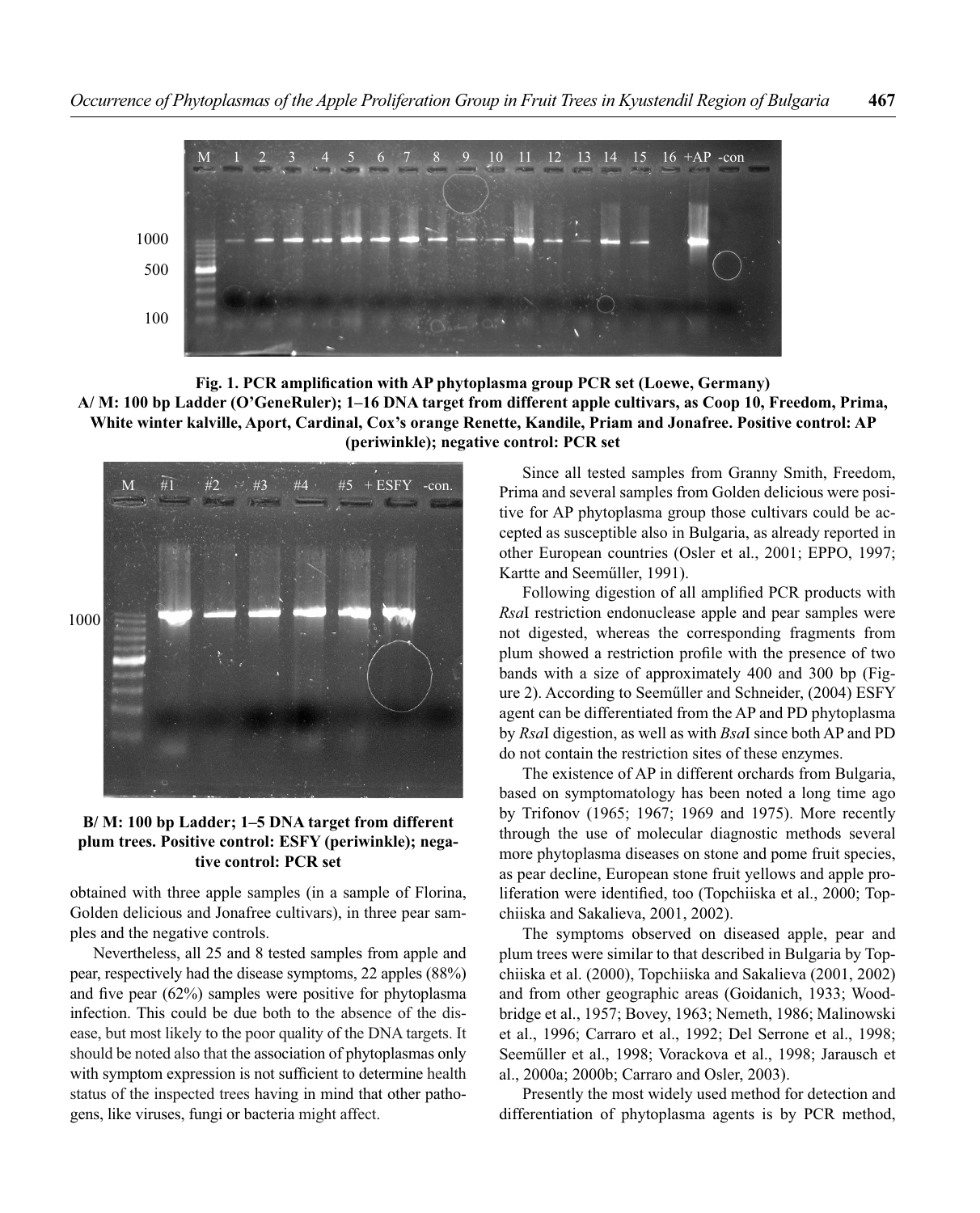

Fig. 2. RsaI restriction analysis of amplified with AP phytoplasma group PCR set products **M: 100 bp Ladder; 2–5 DNA target from different plum trees. Positive control: ESFY (periwinkle); 7–9: DNA target from different apple trees (Coop 10, Florina and Coop 10). Positive control: AP (periwinkle); 11: DNA target from pear; Positive control: PD (periwinkle)**

which is highly sensitive and suitable for the detection of the pathogens in different plant tissues and in their insectvectors. The three phytoplasma in the group, as AP, PD and EFSY are closely genetically related and after the standard PCR with the use of some of phytoplasma-universal primers, nested PCR with group-specific primers, RFLP analyses and/or sequence analyses should be performed for their differentiation.

With few exceptions all DNA samples from apple and pear trees sampled in the region of Kyustendil region of Bulgaria yielded PCR products when amplified with detection set specific for AP phytoplasma group including AP, PD, ESFY and PYLR. In addition, digestions with *Rsa*I restriction endonuclease resulted in a profile typical for ESFY agent. These results clearly showed that tested plum trees were infected with ESFY. ESFY infection on stone fruit species, as apricot, peach and almond was reported for the first time in Bulgaria by Topchiiska et al. (2000) All together the results of our study indicates that AP, PD and ESFY phytoplasmas are more widespread in Bulgaria and occurred in more fruit growing areas of the country known up to now.

#### **Conclusion**

The detection of diseases from AP group in 85.0% and 62.0% tested apple and pear trees, respectively and in all tested plum trees, together with the observed many symptomatic trees is indication for a high occurrence of phytoplasmas within and around the surveyed orchards in the region of Kyustendil. To have a clear insight into the distribution and strain composition in the region and in the country, the surveys should be continued. Further establisment of the insect-vectors in the region will help the development of chemical contol measures.

## **References**

- **Avramov, G., A. Etropolska and D. Chavdarova,** 2013. Results from official monitoring of the spread of phytoplasmas in fruit tree species in Bulgaria. *Plant Protection*, **7:** 13–14 (Bg).
- **Bovey, R.,** 1963. Apple proliferation. In: Virus Diseases of Apples and Pears. Technical Communication, *Commonwealth Bureau of Horticulture and Plantation Crops*, No. **30**: 63–67.
- **Carraro, L. and R. Osler**, 2003. European stone fruit yellows: a destruc tive disease in the Mediterranean basin. *Options Méditerranéennes, Série B*, **45:** 113–117.
- **Carraro, L., N. Loi, P. Emancora and R. Osler,** 1998. High tolerance of European plum varieties to plum leptonecrosis. *Eur. J. Plant Pathol.*, **104** (2): 141–145.
- **Carraro, L., R. Osler, E. Refatti and M. A. Favali,** 1992. Natural diffusion and experimental transmission of plum "leptonecrosis". *Acta Horticulturae*, 285–290.
- **Del Serrone, P., S. La Starza, L. Krystai, M. Kolber and M. Barba**, 1998. Occurrence of apple proliferation and pear decline phytoplasmas in diseased pear trees in Hungary. *J. Pl. Pathol.,* **80**: 53–58.
- **Dellaporta, S. L., J. Wood and J. B. Hicks,** 1983. A plant DNA minipreparation version II. *Plant Molecular Biology Reporter,* **1:** 19–21.
- **Doyle, J. J. and J. L. Doyle,** 1990. Isolation of plant DNA from fresh tissue. *Focus (Life Technol.Inc.)*, **12**: 13–15.
- **EPPO,** 1997. Apple proliferation phytoplasma. In: S. McNamara,